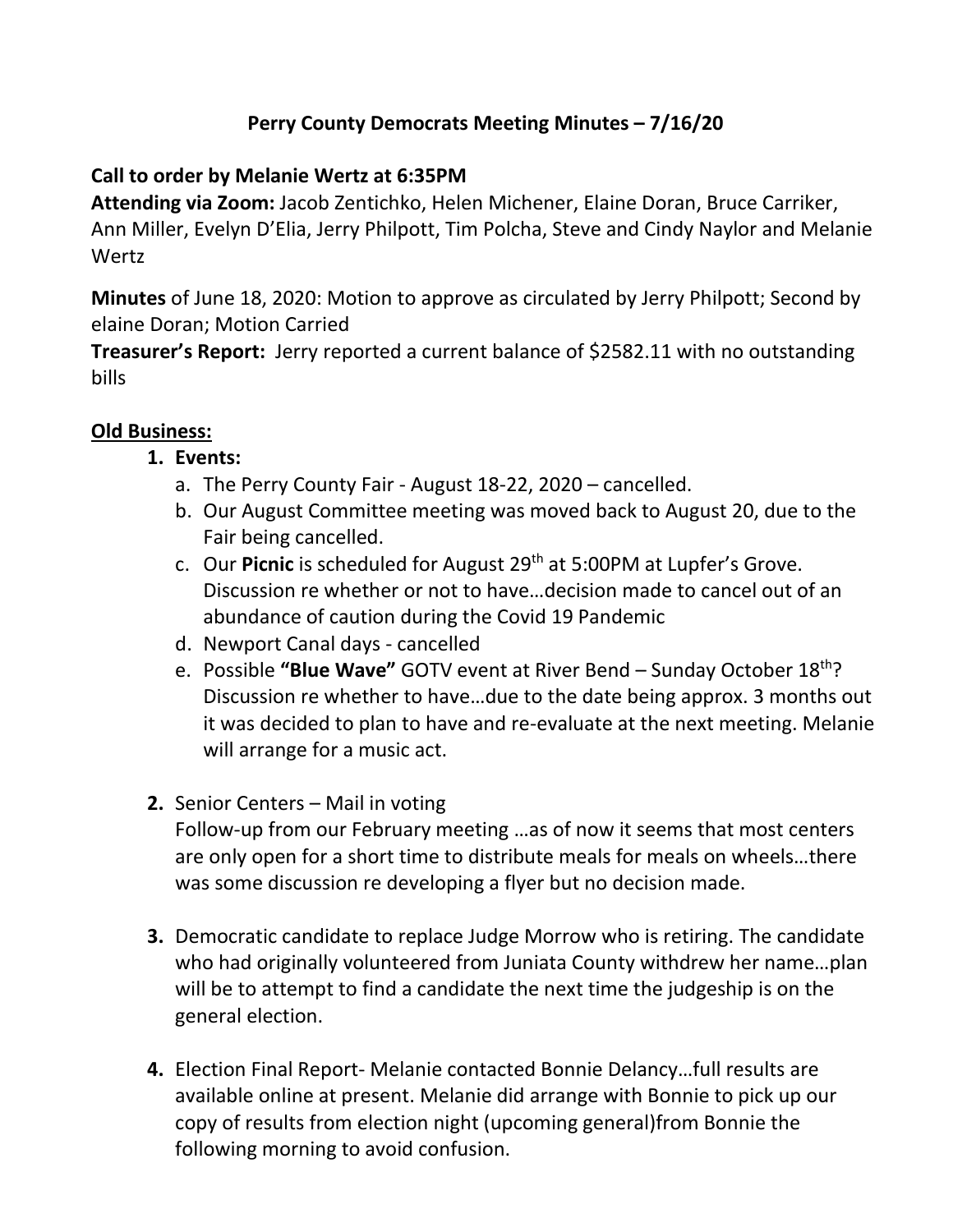**Website and Social Media Update** – Jacob is continuing to fine tune our mailing list as well as update site.

#### **New Business**

- **2020 Candidates and Campaigns** For November, **George Scott** will be our main local focus, not forgetting the presidency. We must get Democrats out to Vote! Bruce Carriker from the Scott campaign noted the following:
	- o **They will provide as many signs as we can distribute**…they are looking for options of signs that can be placed in Public places 30 days before the election and hopefully for private sites for signs now.
	- o **They are encouraging folks to push "Vote by mail"**
	- o Bruce clarified some events as to whether they are still on…he is asking if we hear of any event that George could attend to please let the campaign know
	- o They will be relying heavily on texting and phone banking for anyone who wishes to volunteer.
- Melanie has **George Scott** signs for folks to put up….due to Mark's surgery all the signs will be at Melanie's
- Possible "meet-and-greet house parties" in the Fall, if conditions permit.
- We have been contacted by the **Lee Griffin** campaign. Lee is our candidate for US House of Representatives, Pennsylvania's 12th District. They will be holding a virtual "meet-and-greet" on July 30<sup>th</sup> from 7:00 to 8:00. His website is <https://www.leegriffinforcongress.com/>
- Partnering effort with Mifflin Co and Juniata Co for digital billboards on route 322? This was presented an approved for a \$375 commitment at the June meeting…when exploring further it was noted there needed to be a Three month commitment…after discussion it was decided to forgo this opportunity and put the money to better use elsewhere
- General welcome to new member Tim…discussion followed re need to involve more younger folks…what attracts them…how we can involve them with social media being the "cornerstone" of their communication.
- Biden yard signs: Melanie and Jacob have been getting calls for Biden signs, Jacob found a representative from Warren County who thru their county committee is ordering signs for \$1.50 per sign Motion was made to order 200 signs by Jerry Philpott; second by Evelyn D'Elia: motion carried. Jacob will order**. Secretary note:**  after meeting Jacob was given info that signs will arrive mid-August and will have both Biden and his VP pick on the sign.
- Mark update: Melanie reported Mark had his surgery on Tuesday at Johns Hopkins and all went well!!! He is hoping to come home early next week and will be recovering for approx. 8 weeks at home.